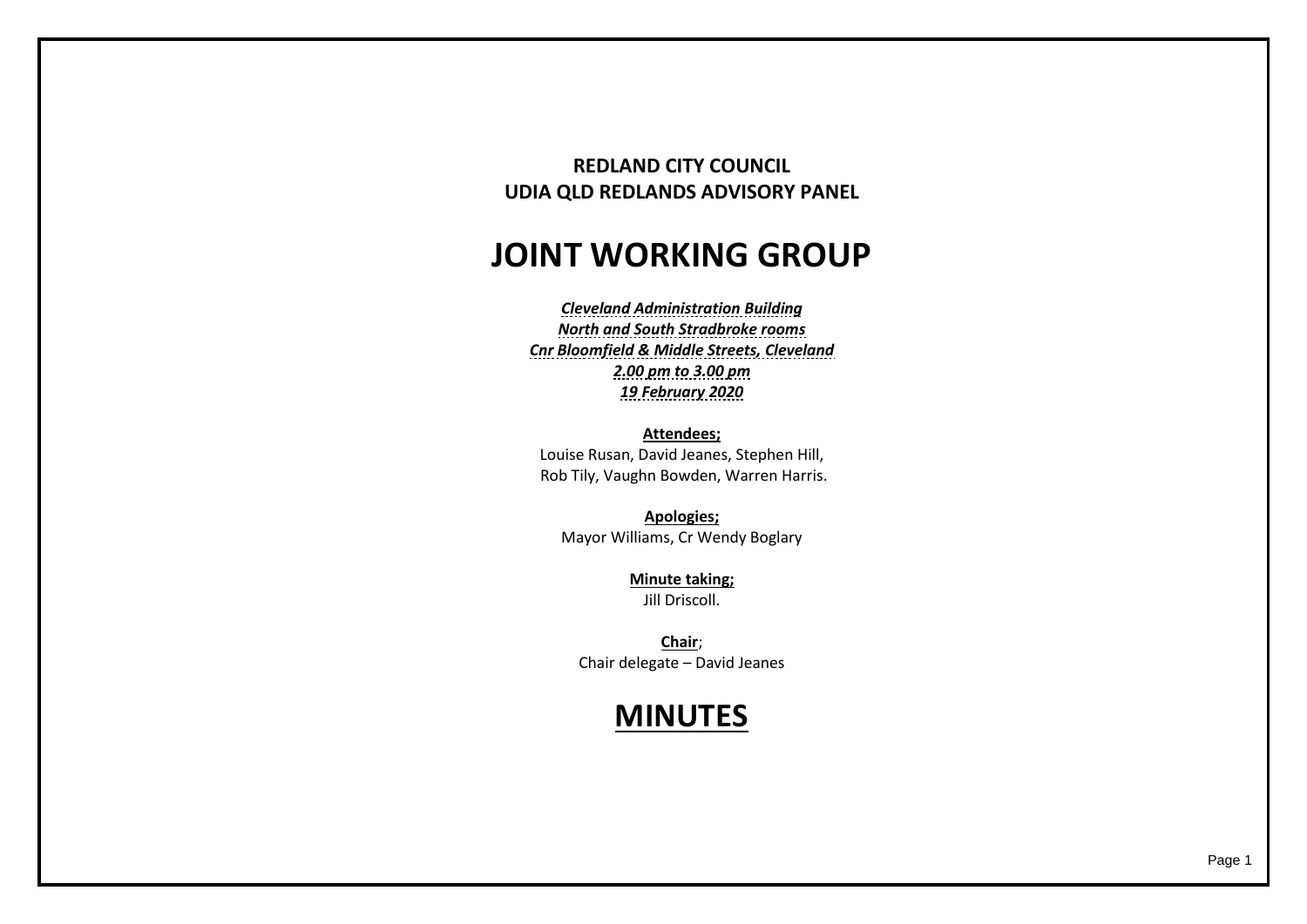| No. | Item                                                                                                                                                                                                                                                                                                         | <b>Action Item/Outcome</b>                |
|-----|--------------------------------------------------------------------------------------------------------------------------------------------------------------------------------------------------------------------------------------------------------------------------------------------------------------|-------------------------------------------|
|     | Chair opened the meeting at 2.08 pm                                                                                                                                                                                                                                                                          |                                           |
| 1.  | <b>Welcome and apologies</b>                                                                                                                                                                                                                                                                                 |                                           |
|     | Chair welcomed the attendees and noted the apologies: Mayor Williams, Cr<br>Boglary, UDIA chair                                                                                                                                                                                                              |                                           |
| 2.  | Minutes from previous meeting                                                                                                                                                                                                                                                                                | Minutes of the previous meeting endorsed. |
| 3.  | Action items from previous meeting.                                                                                                                                                                                                                                                                          | Action Items discussed and updated.       |
| 4.  | Update on the Victoria Point Structure Plan (incl letter from UDIA)<br>回<br>PDF<br>20191212_OUTGOI<br>NG_Ltr re Redland C                                                                                                                                                                                    |                                           |
|     | Structure plan                                                                                                                                                                                                                                                                                               |                                           |
|     | Council endorsed the draft structure plan in late 2019. The State issed a<br>Pause Notice and are currently finalising the state interest review. Council's<br>response will need to be considered at a general meeting of Council.                                                                          |                                           |
|     | The group discussed the Council resolution regarding Cleveland Redland Bay<br>Road. RCC officers noted the resolution is to continue to proceed with the<br>amendment process. However if the State hasn't given clarity regarding the<br>road updrade by the time the amendment reaches the adoption stage, |                                           |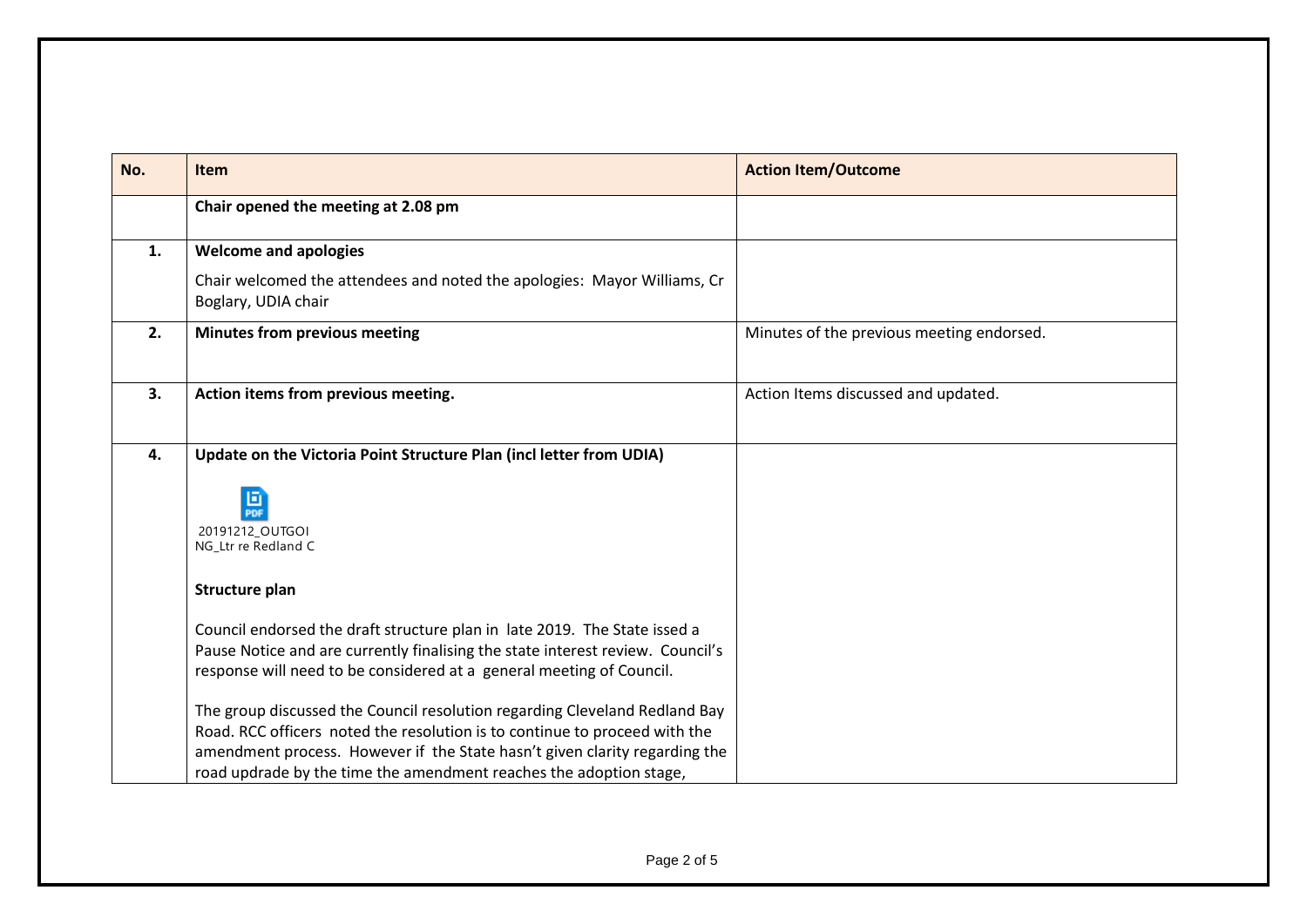|    | Council will have to decide whether to maintain it's existing position or     |  |
|----|-------------------------------------------------------------------------------|--|
|    | proceed to adopt the amendment.                                               |  |
|    |                                                                               |  |
|    | RCC noted that work continues in relation to sewer upgrade requirements as    |  |
|    | a result of development in the structure plan area.                           |  |
|    | Letter from UDIA to Mayor                                                     |  |
|    |                                                                               |  |
|    | RCC advised that the Mayor may respond to the correspondence and may          |  |
|    | advise what she is doing in terms of advocacy in relation to Cleveland        |  |
|    | Redland Bay Road                                                              |  |
|    |                                                                               |  |
|    |                                                                               |  |
| 5. | <b>Biodiversity Corridor Planning Scheme Amendments (From the November</b>    |  |
|    | agenda)                                                                       |  |
|    |                                                                               |  |
|    | RCC officers advised that this amendment is currently in the state interest   |  |
|    | review process. It is likely this will go to Council for consideration in the |  |
|    | coming months.                                                                |  |
|    |                                                                               |  |
|    | RCC officers noted the recent changes to the Planning Regulation for koala    |  |
|    | matters and that the impact of this on the amendment was being                |  |
|    | considered. RCC officers also noted that Council had resolved to consider     |  |
|    | regulatory options to address the recent changes to koala conservation in     |  |
|    | the City. This will be considered by Council by the end of May.               |  |
|    | It was noted that the amendment is not directly linked back to the Victoria   |  |
|    | Point structure plan as the structure plan was informed by the wildlife       |  |
|    | connection plan and further ecological investigation of the structure plan    |  |
|    | area.                                                                         |  |
|    |                                                                               |  |
|    |                                                                               |  |
|    |                                                                               |  |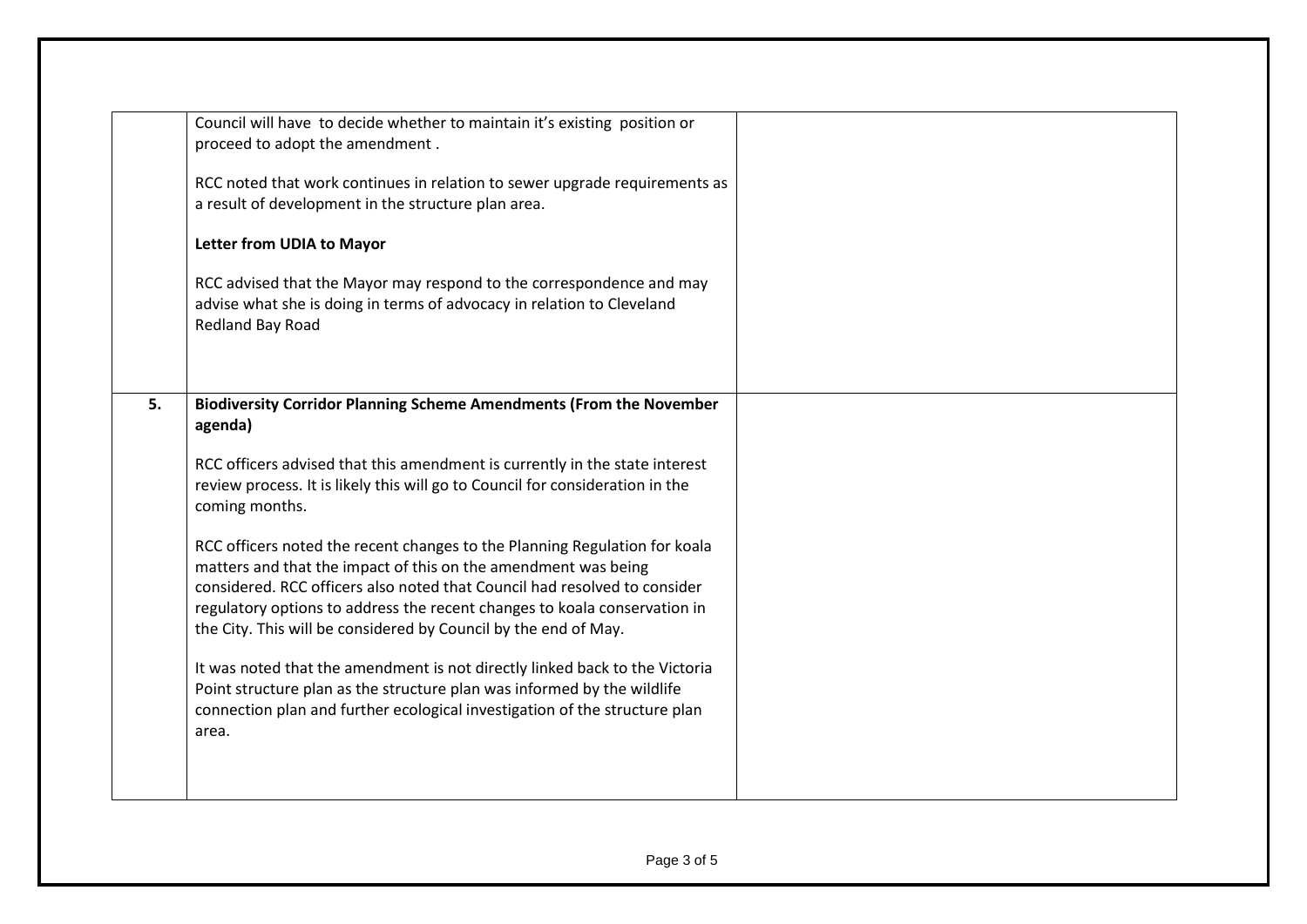| 6. | Feedback on Council Development Services (From the November agenda)                                                                                                                                                                                                                                                                                                                                                                                                                                                                                                                                                                                                                           |                                                                                                              |
|----|-----------------------------------------------------------------------------------------------------------------------------------------------------------------------------------------------------------------------------------------------------------------------------------------------------------------------------------------------------------------------------------------------------------------------------------------------------------------------------------------------------------------------------------------------------------------------------------------------------------------------------------------------------------------------------------------------|--------------------------------------------------------------------------------------------------------------|
|    | RCC sought feedback late last year from UDIA, as well as a number of sources<br>for a comprehensive view. This has been received and is being fed into the<br>group business plan for 2020/21. It is also noted that a partnering agreement<br>has been created with our internal clients including Redland Water to<br>continue to build strong connections with our infrastruture providers. RCC<br>will update with what has been included into the plan.                                                                                                                                                                                                                                  |                                                                                                              |
| 7. | Other Future Planning Scheme Amendments (From the November agenda)                                                                                                                                                                                                                                                                                                                                                                                                                                                                                                                                                                                                                            | UDIA QLD to consider whether any information is provided<br>regarding development viability in the MDR zone. |
|    | RCC advised it is progressing a local heritage amendment                                                                                                                                                                                                                                                                                                                                                                                                                                                                                                                                                                                                                                      |                                                                                                              |
|    | RCC advised that Council had resolved to review the Medium Density<br>Residential zone (MDR), following a Councillor Notice of Motion. This<br>followed several applications for approvals in this zone. It was noted that the<br>Multiple dwelling design guide is looking at MDR around the City. It was also<br>noted that we are seeing changes in demographic but there is a need to<br>cognisant of community expectations. RCC will consider any changes to the<br>zone code. UDIA may wish to consider whether it provides any information<br>in respect of development viability. RCC noted however that time is short as<br>this will be considered by Council at the end of April. |                                                                                                              |
|    | RCC advised a general major amendment package may go to Council in July<br>for consideration                                                                                                                                                                                                                                                                                                                                                                                                                                                                                                                                                                                                  |                                                                                                              |
|    | RCC noted City Plan V 4 commenced today                                                                                                                                                                                                                                                                                                                                                                                                                                                                                                                                                                                                                                                       |                                                                                                              |
| 8. | Planning Scheme Amendments with State Government(from the<br>November agenda)                                                                                                                                                                                                                                                                                                                                                                                                                                                                                                                                                                                                                 |                                                                                                              |